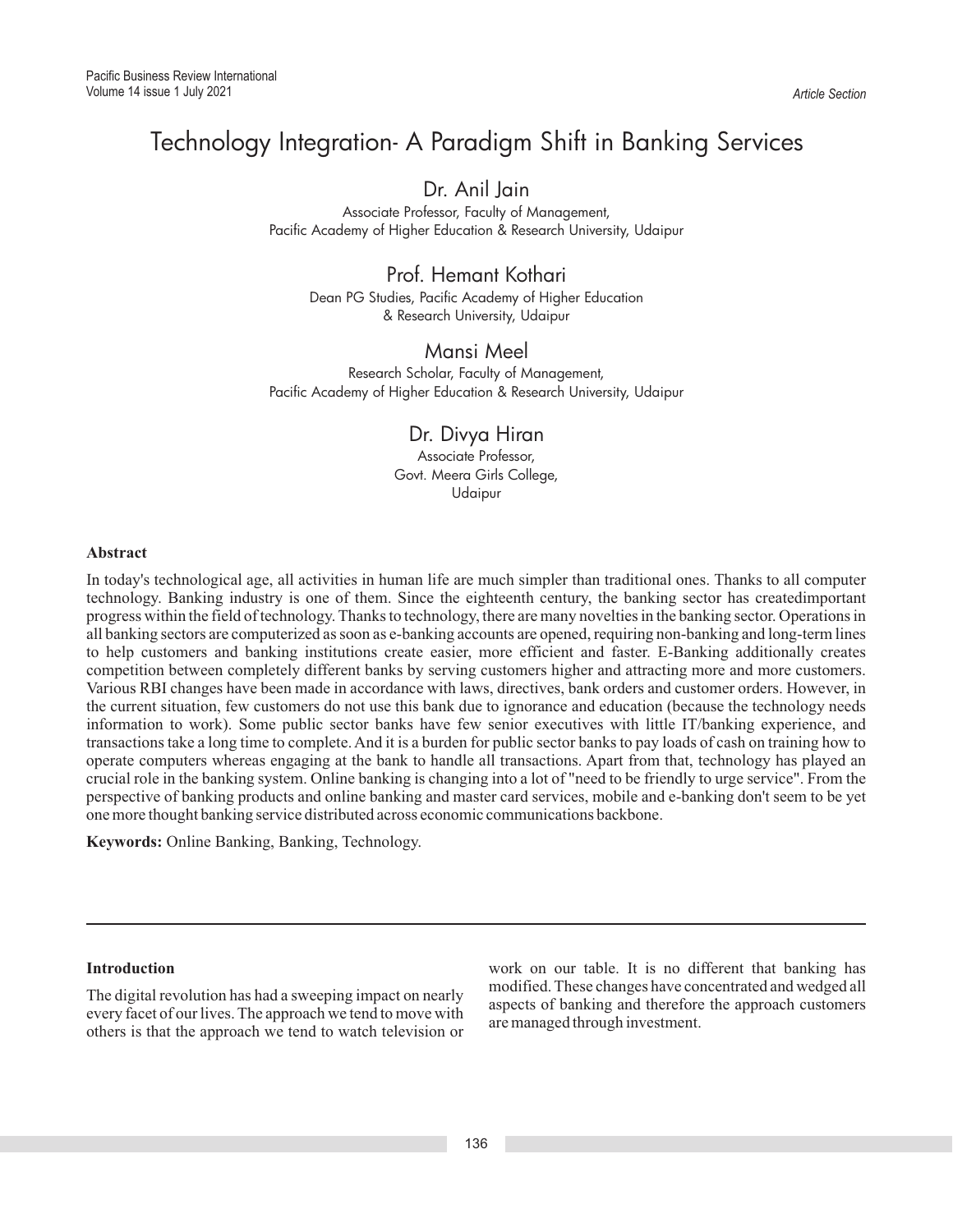For those outside the banking system, the largest<br>amendment is that the increasing use of on-line banking. competition and provide the best service to their customers. The primary cash was to go to the bank and transfer or **Digital Revolution in Indian Banking Sector Profits or** transfer money over the phone. As on-line banking **Bain's Path to Cashless Economy** becomes a lot of well-linked, it's not a demand and instead<br>becomes a straightforward matter of coming into on-line<br>details to access your account. This enables people to<br>quickly check, transfer and manages cash from virtu quickly check, transfer and manages cash from virtually client expertise, increase operational efficiencies, and any place within the world. This does not mean that management can be done quickly, however it does mean<br>that the bank's funds still add potential money reserves and<br>that the bank's funds still add potential money reserves and<br>the customers. In just a couple of years, the m therefore the monetary<br>quality it can bring. You not ought to<br>withdraw money to get hold for personal loans, and instead,<br>it's quicker and easier to transfer cashsolely from online<br>hanking. Two trends created<br>hanking. Two

How online banking has transformed the traditional

**CustomerSatisfaction** How online banking start-ups are disrupting the payment industry? (Dr. Prof. Renu, 2019)Analysis that, E-banking enables

(Alagh, 2020) Concludes that, conversion may be a new trend or the most recent expression in all fields. It suggests competition in the market. For busy executives, students that using digital technology to alter business models and and home markers, E-banking is a virtual blessing. The supply new revenue and value creation opportunities. The central government/RBI has put in place a number of world has seen speedy advances in technology over the past regulations to address the challenges of the banking sector, decades. Technology has left an indelible mark on such as recruiting young and competent recruiters with everything and everything humans can figure out. expertise in the technical field. Customers demand Technology explosions are seen in all sectors, and banks innovation to make their work much easier to save time and are one in every of the sectors adopting information perform efficiently, which promotes competition betwe are one in every of the sectors adopting information

**Online banking** technology. Banks around the world are making<br> **Examples are the line of the line of the line of the line of the line of the set of the set of the set of the line of the line of the line of the line of the** 

new world of mobile banking. Two trends created banking. Two trends created attainable by digital technology are at the centre of this variation. One is that the trend of recent non-banking variation. One is that the trend of recent non-banking The research issues of this study are as follows: "With the<br>increasing awareness of technology and finance, the<br>government is working together to promote digitalization,<br>impovation and development in the fintech sector. If purpose of this study is to discuss the impact of online<br>banking as an alternative payment method in digitized<br>words and its growth and economic impact.<br>words and its growth and economic impact. **Research method applied:** customers will interact a lot of with efficiency, also because Review of literature and secondary data. The potential to stop fraud and concealmentDuring this context, researchers needed to review the flow and Research questions guidelines of digital banking, also because the suspicious parts within the minds of customers.

# banking system? **Effect of E-Banking on Banking Service Use and**

What are the issues affecting online banking in India?<br>opportunity. E-banking is beneficial not only to customers of the india? What is the Impact of online Banking on Banking in India? but also to banks. Customers do not need to go to the branch<br>to access their accounts and to withdraw and deposit. E-**The impact of digitization on the Indian banking sector** banking is more accessible, convenient, safer, faster and (Alagh, 2020) Concludes that, conversion may be a new more cost-effective for customers as well as banks.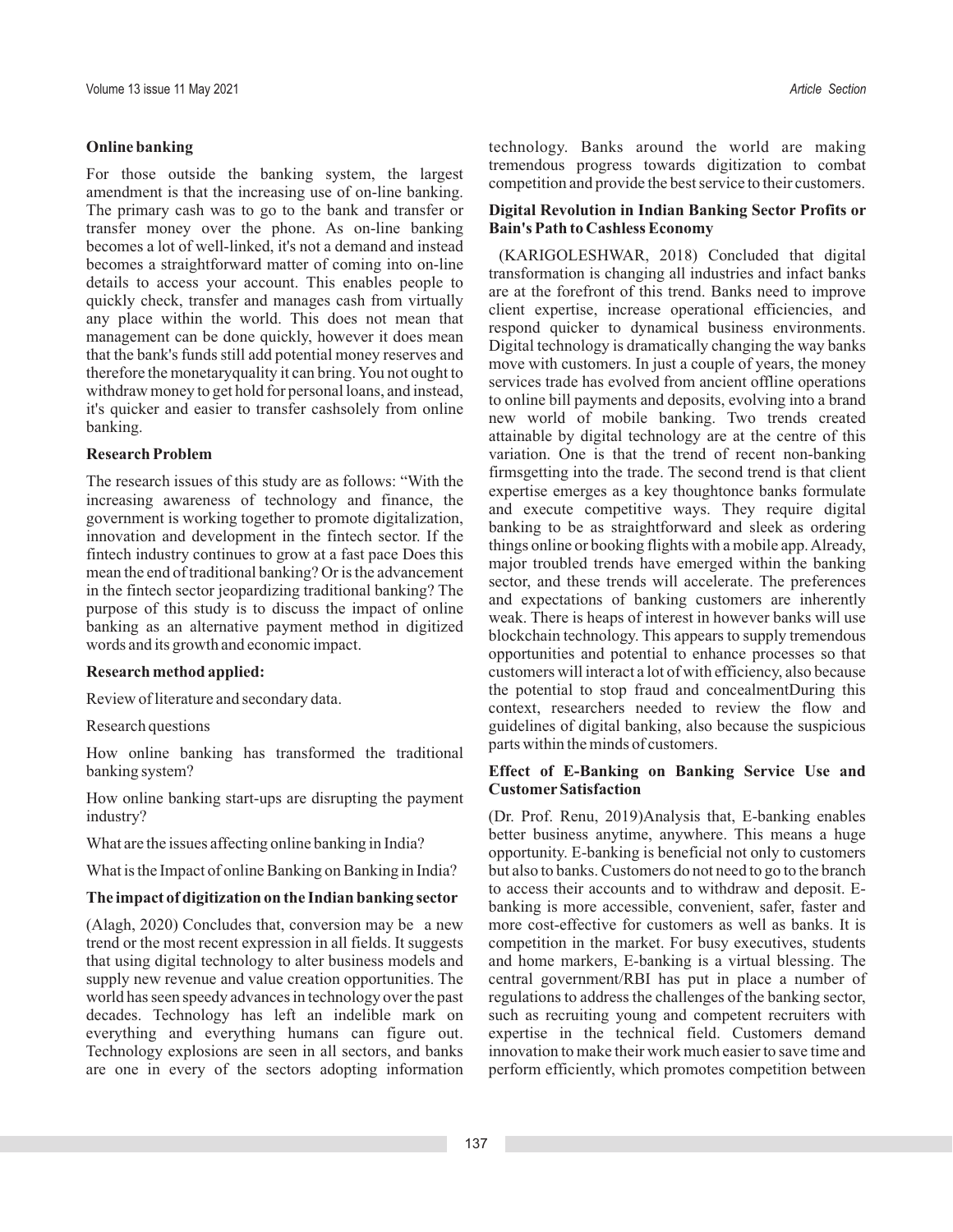banks and brings new and efficient technologies to better the new technologies and other services they offer their serve customers. Customers. Customers. Banks could extend client meeting times with

(A.SUNITHA, 2017)E-banking is a borderless company development of Indian and foreign banks. This research that allows banking anytime, anywhere, anyway. This report is useful in understanding consumers' perceptions of gives you all the options and plenty of benefits over ancient the electronic financial system and the types of risk banking services. At this stage of the method controls are associated with the electronic financial system. provided to mitigate or eliminate risks known as applicable<br>for the operation of the organization. The goal of the<br>suggested controls is to cut back the amount of risk to the IT<br>COVID-19 pandemic system and its information to a suitable level. (Mayank Jindal, 2020) COVID-19 is a virus created in

technology acceptance model (TAM) and therefore the the Chinese research center "Wuhan Virology Research decomposition theory of planned behaviour (DTPB), this Institute". It is spreading rapidly around the world. Many study aims to review client satisfaction in online banking in countries, including the World Health Organization and India. Intermediate models were tested using hierarchical India, have announced that the epidemic is spreading. regression using information collected from 750 People can protect themselves from this epidemic by respondents in each public and personal sector banks. The maintaining their social isolation. However, basic results supported that perceived utility acts as a go- necessities (food and medicine) are essential to survival, results supported that perceived utility acts as a gobetweenwithin the relationship between numerous and money transfers play an important role. Online variables, together with perception of online banking banking allows you to trade electronically without services, security, web data, self-efficacy, intention to exchanging material while maintaining social confusion. adopt, trust, easy use, and dependent variables. In other Internet banking is a modern banking concept that allows words, client satisfaction discusses implications for people to perform certain banking functions (e.g., money research and applies managers.<br>transfers and account transfers, checking bank balances,

simply an early stage dominated by no public and foreign important tool in protecting against infectious diseases. banks in India. The utilization of web banking is restricted The purpose of this study was to evaluate the online bank's to a little range of consumer segments. The risks related to contribution to the COVID-19 epidemic. Research is being web banking are varied and banks should be done to achieve the goals of this white paper. It turns out sculpturedvictimisationrefined systems and in depth use of that online banking plays an important role in protecting technology. The legal framework as an exit needs to be people during the COVID-19 era. People feel completely updated to streamline and resolve issues related to internet safe from the COVID-19 virus from online payments and banking. Functional models can be used to maximize prepaid mobile and satellite TV payments. banking. Functional models can be used to maximize consumer value by prioritizing perceptual variables related **Adoption of mobile banking: a systematic review** to consumer behaviour. Banks will specialize in strategic consumer groups to maximize profits from net banking. In (Nizar Souiden, 2020) This study is a systematic review of keeping with the expertise of the worldwide economy, mobile banking services. Its main goal is to provide an upbanks cannot avoid the net banking development, however to-date review of the specific growing service varieties. to achieve a competitive advantage, their business models Investigate and measure the foremost vital determinants should be tailored to the Indian state of affairs. According and barriers to consumer adoption of mobile banking. It to the study, the researchers concluded that most banking additionally identifies the foremost common consequences clients know about all banking services in India. Banks of this adoption. should also take the necessary steps to educate them about

**Critical review of e-banking-e-banking services in** bank employees and will need a friendly approach. It will definitely assist you retain existing customers and attract **India** new ones. Automatically improve monetary services and

**Online Banking and Customer Satisfaction: Proof of** 2019 from the blood of the corona family. Since December<br> **India**<br> **India**<br> **India**<br> **India**<br> **India**<br> **India**<br> **India** (A.Meharaj Banu,2019)Shows that supported the developed naturally in Wuhan (China), or it can be built by transfers and account transfers, checking bank balances, paying bills, charging calls, etc.) using the Internet over the **Internet Banking Study of Indian Financial Phone, computer.** One of the most important features of **Development** online banking is that it can be fully computer-generated (Kaushik, 2019) Concluded that web banking in India is without the exchange of material, and without the exchange of material, and has become an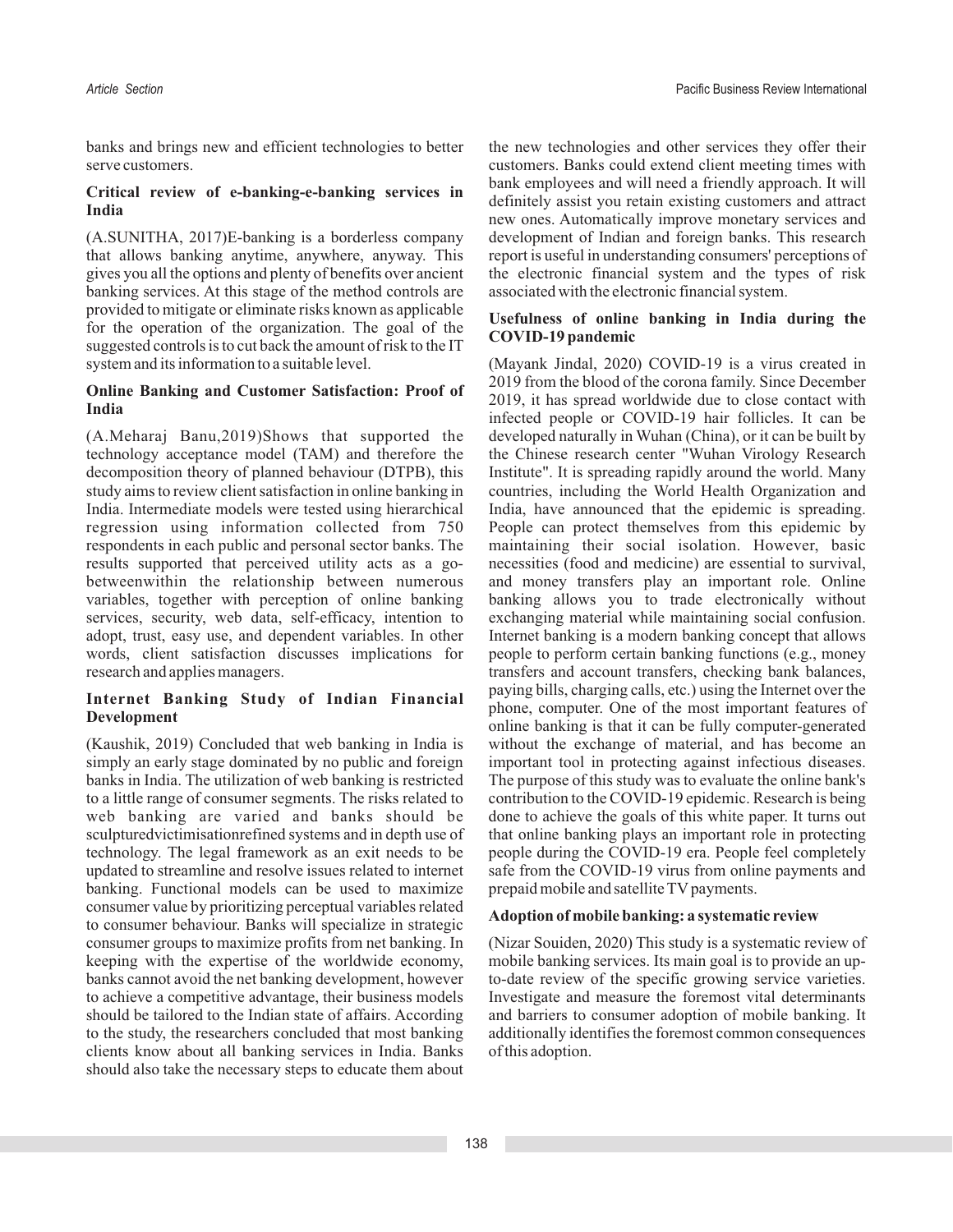breaches and deceitful emails self-addressed to merchants<br>and organizations will increases, businesses are straightforward banks. will increases, businesses are increasingly exposed to the risk of online fraud. Being the The advent of new generation technologies like AI-ML, big victim or victim of these scams not solely disrupts business data, blockchain, cloud computing, robotic process operations, but also causes organizations to lose customer automation, etc. It has helped the banking industry to trust, product reputation, and sensitive knowledge. Therefore, it is important for organizations to use sure of people. cyber security measures to avoid learning costly courses,<br>which can have serious consequences.<br>insights from informal money and private knowledge

obsessive separate system for conducting money With AI-ML, banks facilitate customer relationships by transactions and often regularly backing up knowledge to playing basic banking services. Banks are now measuring external drives. Also, limit or restrict access to financial powerful technologies such as blockchain to develop low-<br>level ledgers that record transactions to shield leaked

I know who's asking: Banks don't request personal money information. Indeed, cybercrime could be a real information via phone, email or text message. So, don't share your PIN, password, or organizational financial digital information without proper verification. Therefore, the industry has to build a cyber-safe

Keep it secret and safe: Create a arcanum policy to avoid<br>the danger of password sharing at work. Also, do not leave<br>files containing access to monetary information in an<br>unsafe place. Also, always keep your laptopsecured you are away. **The impact of artificial intelligence in the banking** 

**sector and how AI will be used in 2020** User authentication management: Restrict email addresses/IPlocations so frequently. (DIGALAKI, 2019) Discussions, essays and reports on AI

simulates a cyber-attack to assist you establish the quantity<br>of vulnerable employees in your organization and train<br>consequently.

### **Indian banking journey towards the future** by 2023.

(ONLINE, 2020) Concludes that the banking industry is According to an OpenText study by monetary services changing customer behaviour. FinTech's initiatives have advantages offered by AI. In fact, several banks attempt to redefined this change with new products and services use AI-enabled solutions. While 75% of bank responders targeted at a variety of clients, and indeed, as new digital with assets of \$ 100 billion or more say they are currently solutions transcend the boundaries of urban living, together using the AI ? ? strategy, 46% of banks with assets with financially viable and non-bank-based communities. underneath \$100 billion report a UBS Evidence Lab report In India, banks tend to include new technologies into their seen by Business Insider Intelligence. Certain cases of AI business and operations. ATMs, online banking, mobile use have already emerged conspicuously in banking banking, and point-of-sale (POS) are the primary operations. Front office chatbots and central office banking, and point-of-sale (POS) are the primary technologies approved by banks. payment fraud prevention are the most mature.

The emergence of recent banks such like microfinance While banks can use AI to vary customer perception by

**Online banking scams on the rise in India** banks, microfinance establishments, rural banks and post-(Singha, 2021) Concludes that consumers don't seem to be<br>sole ones facing online scams. As the number of knowledge establishments focus a lot of an individuals and

**Best practices to prevent online banking scams:** collected from various sources to launch customer-friendly products and services to expand their banking operations. Keep financial data separate: Organizations should use an

level ledgers that record transactions to shield leaked

opportunities across the financial services industry Cyber awareness training: Educate your staff regarding continue to spread with great professionalism, and for good cybersecurity awareness using tools like Threat Cop. It front and middle offices will be estimated at \$ 416 billion

consultants, most banks  $(80\%)$  are well aware of the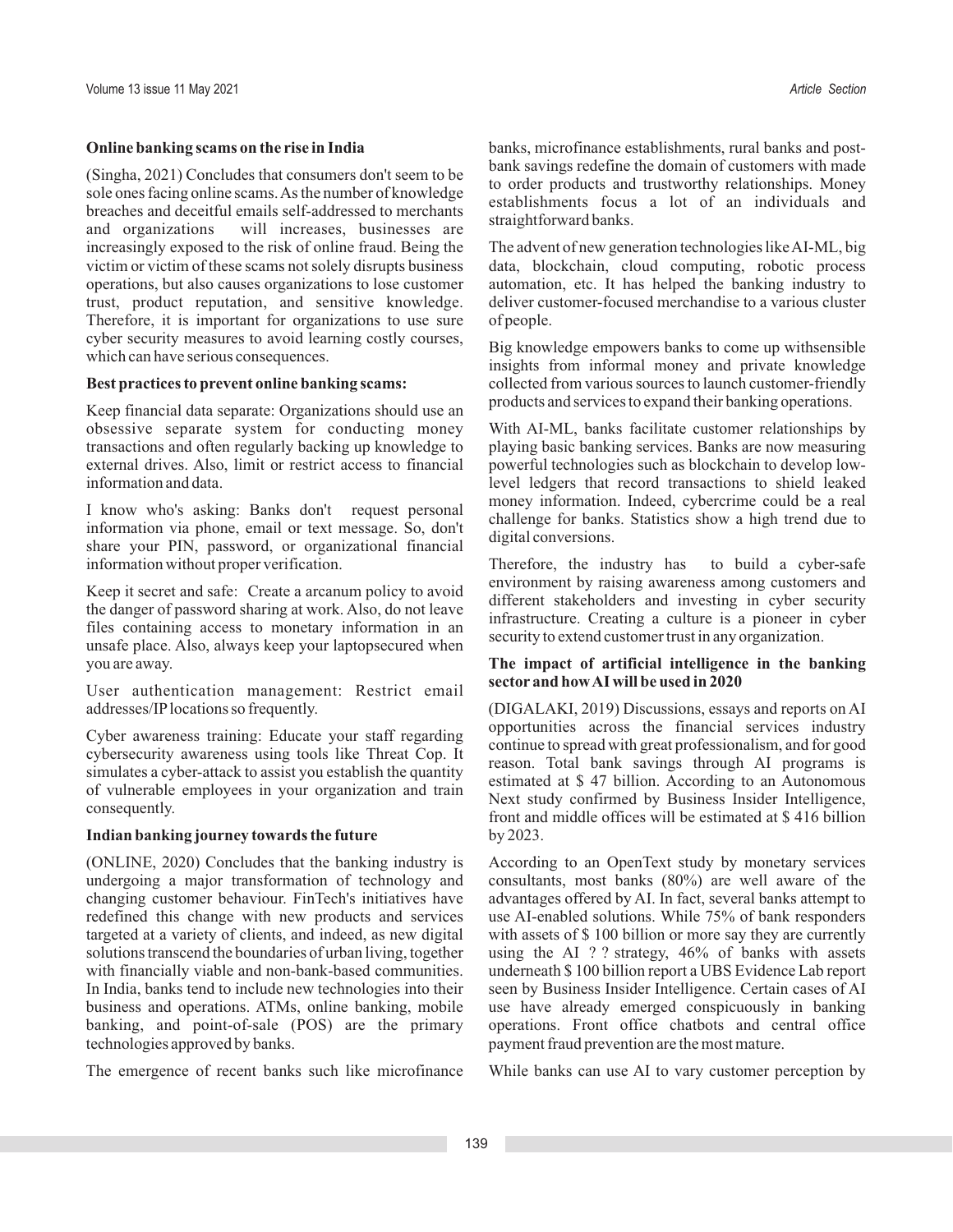enabling 24/7 client interaction, AI in banking systems is **Is the banking sector ready for digital attacks?**<br>not restricted to business financial services available. The not restricted to business infinitent services available. The (Ghosh, 2020) Analyses that, In addition to the slow back and center offices of investment banks and every one economy and credit growth and asset quality issue

user-friendly e-banking systems in India, they are facing several major loopholes that can harm and harm the privacy<br>and security of their customers, some of these key issues<br>are: havens are: havens are: havens are:

2012 found that the technologies used in cloud computing development and integration of technology in everyday to provide electronic banking services to customers were banking operations.<br>too weak and insecure, making customers too vulnerable to too weak and insecure, making customers too vulnerable to The epidemic has emphasized the importance of bank fraud and electronic banking scams. Even after taking

Legal matters: Despite the fact that there are strict and with RBI wailing fees for NEFT and RTGS. Mobile-based specific statutes such as the Information and Technology banking now guarantees  $24/7$  service.<br>Act. 2000 and the Indian Criminal Code. 1860 to deter Act, 2000 and the Indian Criminal Code, 1860 to deter **Conclusion** cybercrime, they are increasing very quickly day by day and acting like our quiet killers. Social. The current Over time, the concept of E-Banking has been viewed in situation is widely predicting that there will still be gaps in the context of India. E-Banking services have been the current legal systems and structures to more rigorous successfully implemented in many public and private and complete solving cybercrime and criminals. banks because it benefits consumers and banks. The role of

(TURAKHIA, 2020) Concludes, Banking is not banks and financial institutions to make e-banking safer, uncommon in digital acquisition in any industry. These more reliable and more secure. This white paper also radical changes have destroyed old ways of doing things in highlights the potential opportunities in India for the small or large ways, creating new opportunities for banks development of e-banking. Significant opportunities can and financial institutions. These are not news stories. The be represented by uneducated rural markets, competitive face of the bank is changing rapidly around the world. banking profits, more Internet users, and the efforts of the

alternative monetary services can also benefit from AI. another major issue facing banks over the past decade has a mother major issue facing banks over the past decade has **MajorLegal Problems in India's E-Banking System** been the form of rapid technological change that has (Verma, 2020)Although banks are offering virtual and created numerous fintech companies. However, every challenge can be seen as an opportunity, and Indian banks are facing the seen as an opportunity, and Indian banks are digital payments were 98% of the total transaction value Security and privacy risks: A recent study conducted in paid, and the epidemic will further accelerate the

bank fraud and electronic banking scams. Even after taking<br>precautions, security issues and privacy concerns in this<br>regard, such as KYC (Know Your Customer) and biometric<br>fingerprint verification, are the major obstacles

E-Banking isn't a separate business between banking<br>
c-banking knowledge and technology has been unique in supporting<br>
channels, but it's just an add-on that banks offer their<br>
customers for an extra monthly fee like SMS,

**Bank 2021: no branches or borders** The Indian government is working with a number of public Complex problems plague the sector, and the growth of<br>banking technology could be a necessary solution to these<br>problems. As development progresses on a daily basis,<br>banks should constantly improve their products in order . that online banking is accepted by Indian consumers, but